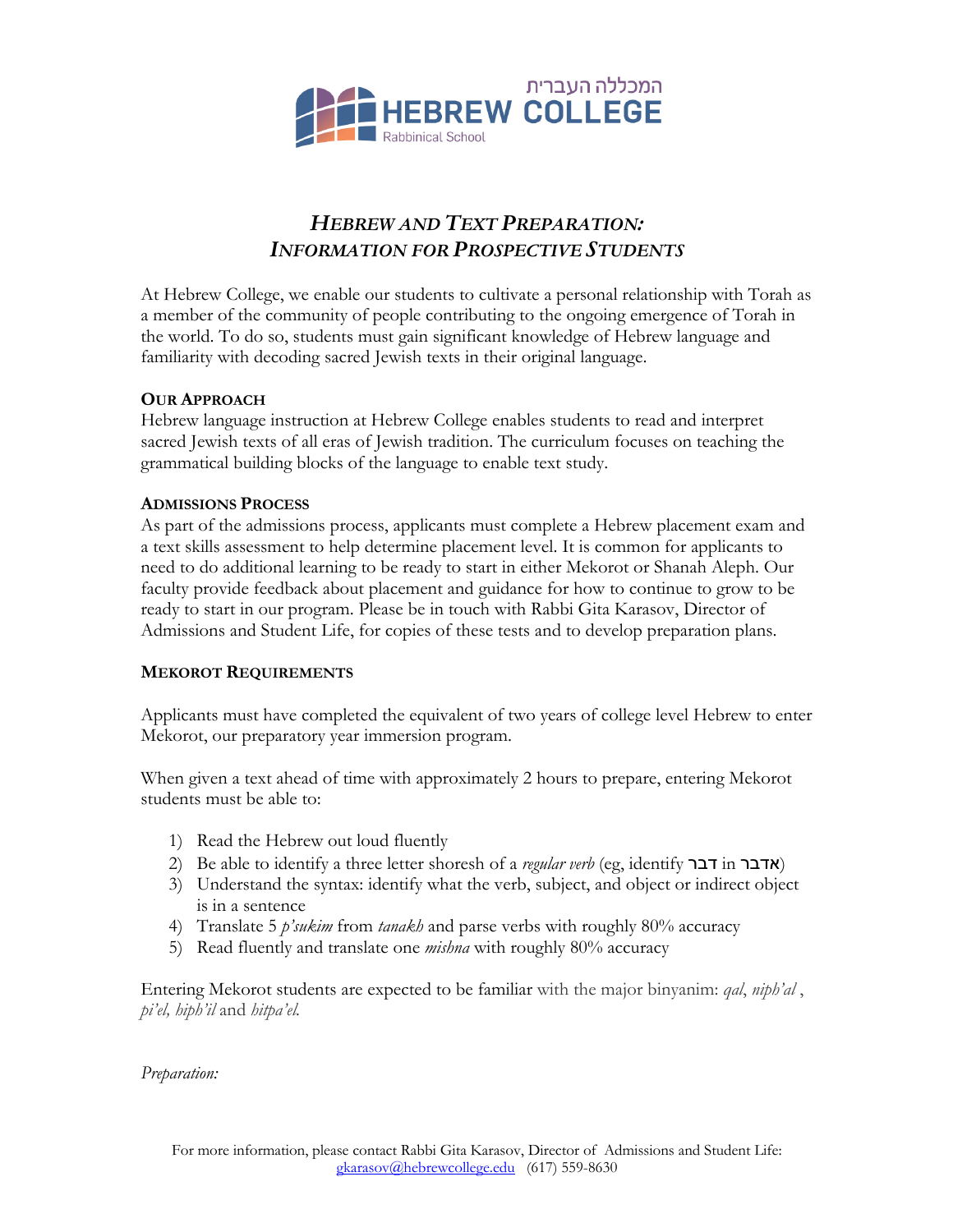We recommend taking Hebrew courses at a local university or as part of an intensive ulpan, such as at Middlebury College or in various places in Israel. Many people also choose to work with a private tutor. Please be in touch with Rabbi Gita Karasov, Director of Admissions, to discuss your preparatory plans.